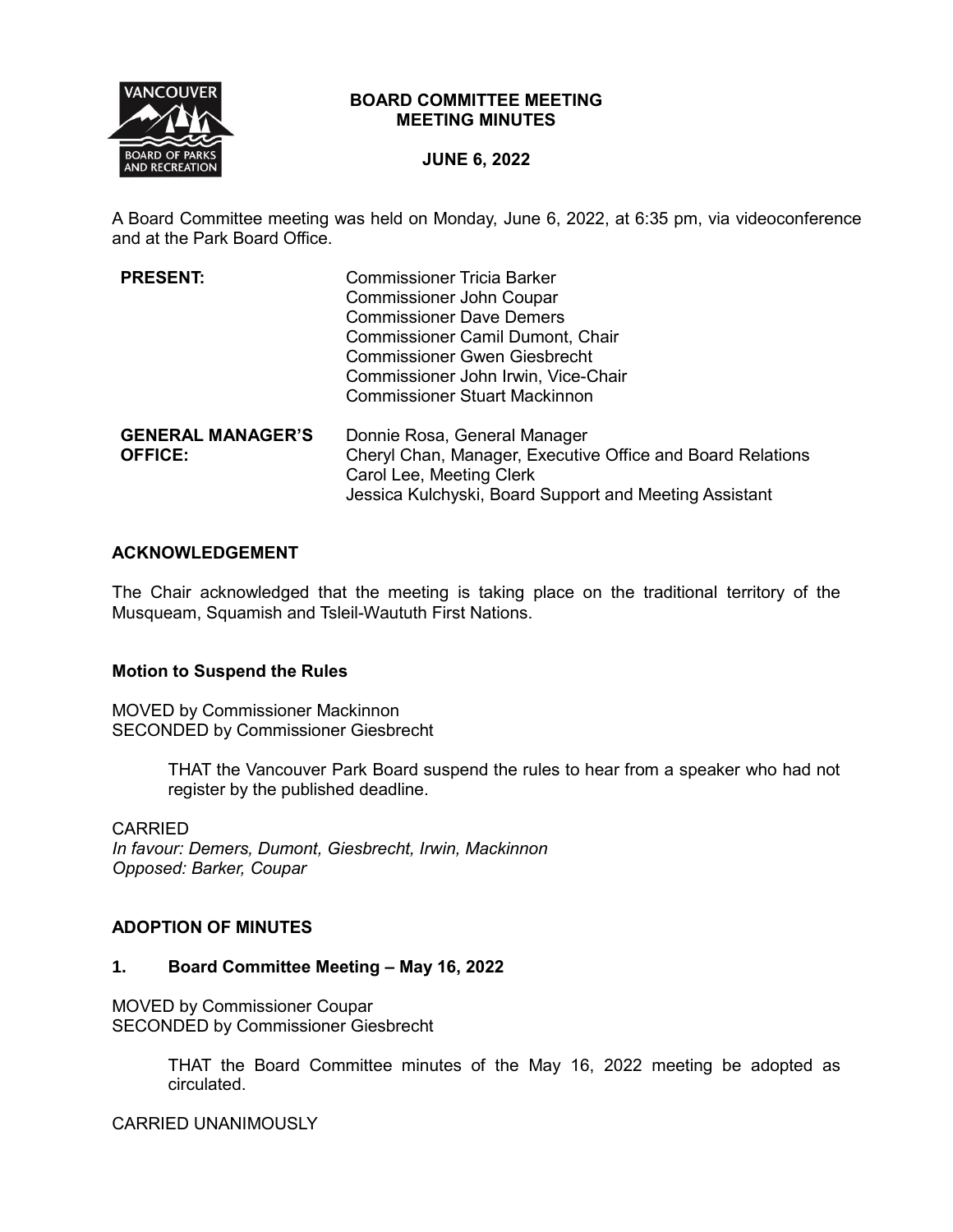# **ANNOUNCEMENTS**

Commissioner Barker announced that the week of June 5 to 11, 2022 is BC Seniors' Week.

## **COMMUNICATIONS**

The Board Committee was advised that from May 17, 2022 to 3:00 pm on June 6, 2022, the following emails were received via the [PBCommissioners@vancouver.ca](mailto:PBCommissioners@vancouver.ca) account and the [Contact Park Board Commissioners](https://vancouver.ca/your-government/contact-park-board.aspx) webform with respect to:

- Skateboard Amenities Strategy (CitySkate):
	- 27 in support of the staff recommendation
- Name for New Park at Smithe and Richards Host Nations Engagement Process:
	- 10 in support of the staff recommendation.

## **STAFF REPORTS**

## **1. REPORT: Skateboard Amenities Strategy (CitySkate)**

Emily Dunlop, Senior Planner, Park Board, and Michelle Larigakis, Project Manager, Park Board, jointly led the review of a presentation on the draft Skateboard Amenities Strategy and highlighted:

- $-$  The purpose of a skateboard strategy
- Benefits of skateboarding
- Inventory of Vancouver's skate infrastructure
	- Comparison of skateable terrain in Vancouver and four comparable cities
- $-$  Public and stakeholder engagement:
	- Events
	- $-$  Key findings
- Strategy framework:
	- Guiding principles
	- Vision and mission
	- Goals
- Supporting policies
- Key actions for implementation areas:
	- $-$  New builds in parks
	- Upgrades to existing skate amenities
	- City spots and dots between parks
	- $-$  Skate friendly greenways
	- Partnerships and programming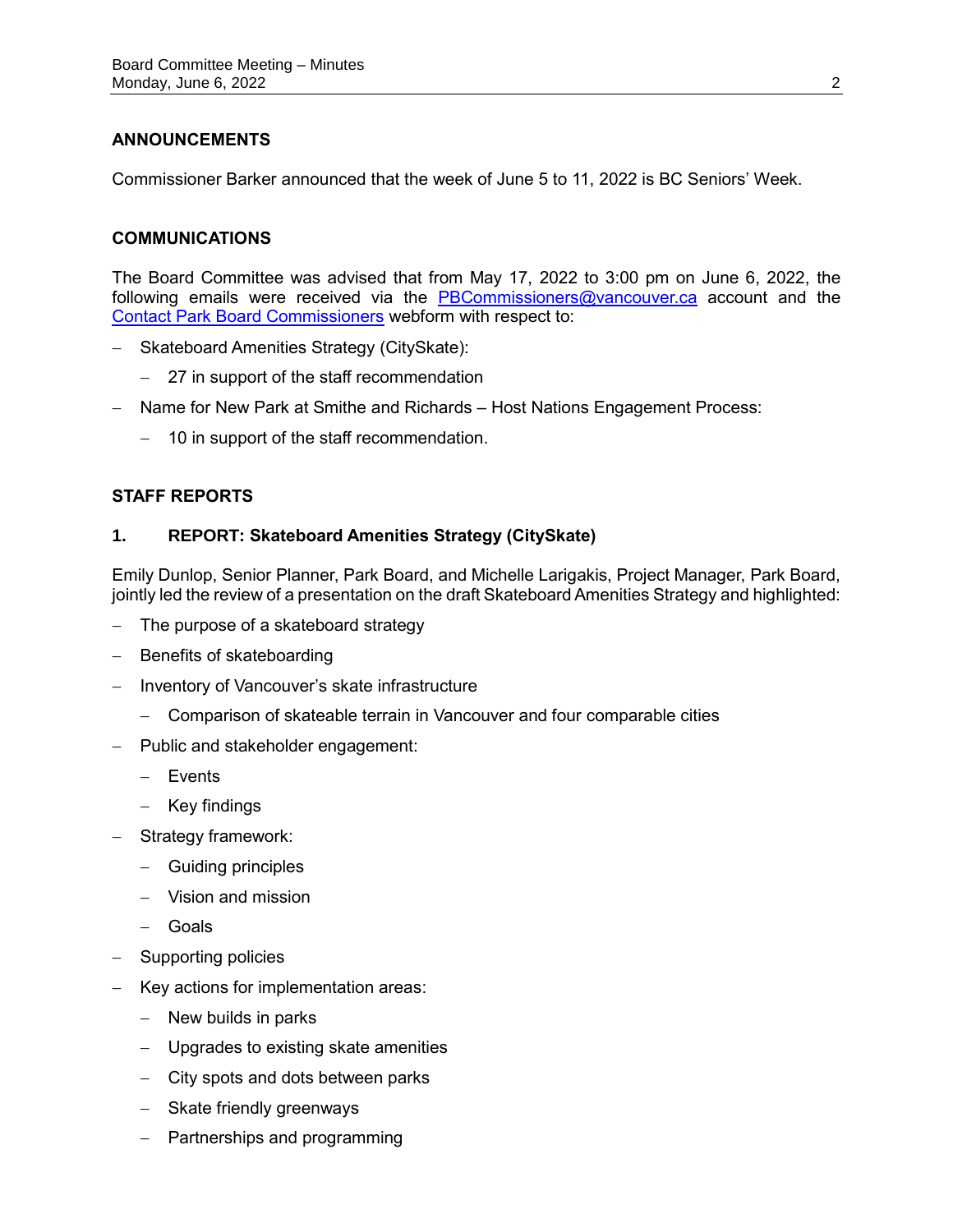- Implementation plan:
	- Timeline
	- 20-year vision map
	- Financial considerations.

E. Dunlop, along with Donnie Rosa, General Manager, Park Board; Dave Hutch, Director, Planning and Park Development, Park Board; Jason McMillen, Landscape Architect, Park Board; Mark van der Zalm, van der Zalm and Associates; and Paul Storer, Director of Transportation, City of Vancouver, responded to questions from the Board Committee. There was discussion on:

- Confirmation that \$550,000 has been earmarked in the current capital plan for "Quick Wins":
	- Future projects would be subject to the allocation of capital funds
- Concern that there are numerous priorities for available capital funds
- The rationale for benchmarking Vancouver against Malmo, Sweden
- Potential locations for spots and dots
- Whether the provision of skate parks outside of Park Board facilities would enable the demand gap to be met at the end of the proposed 20-year implementation plan
- Suggestion to collaborate with the City of Vancouver to allow skateboarders to use protected bike lanes for transportation.

#### **Recess**

The meeting recessed at 7:40 pm and reconvened at 7:59 pm.

The Board Committee heard from 24 speakers, of which:

- 19 spoke in support of the staff recommendation
- Two suggested that the diverse styles of skateboarding be reflected in the skateboard strategy
- One suggested that a flat open space be provided for skateboarding
- One requested that covered skateparks be provided for year-round skateboarding
- One requested that covered indoor skate spaces, with lights, be provided.

The speakers responded to questions from the Board Committee.

#### **Extension of Meeting**

MOVED by Commissioner Coupar SECONDED by Commissioner Mackinnon

THAT the Park Board extend the meeting beyond 10:00 pm.

#### CARRIED UNANIMOUSLY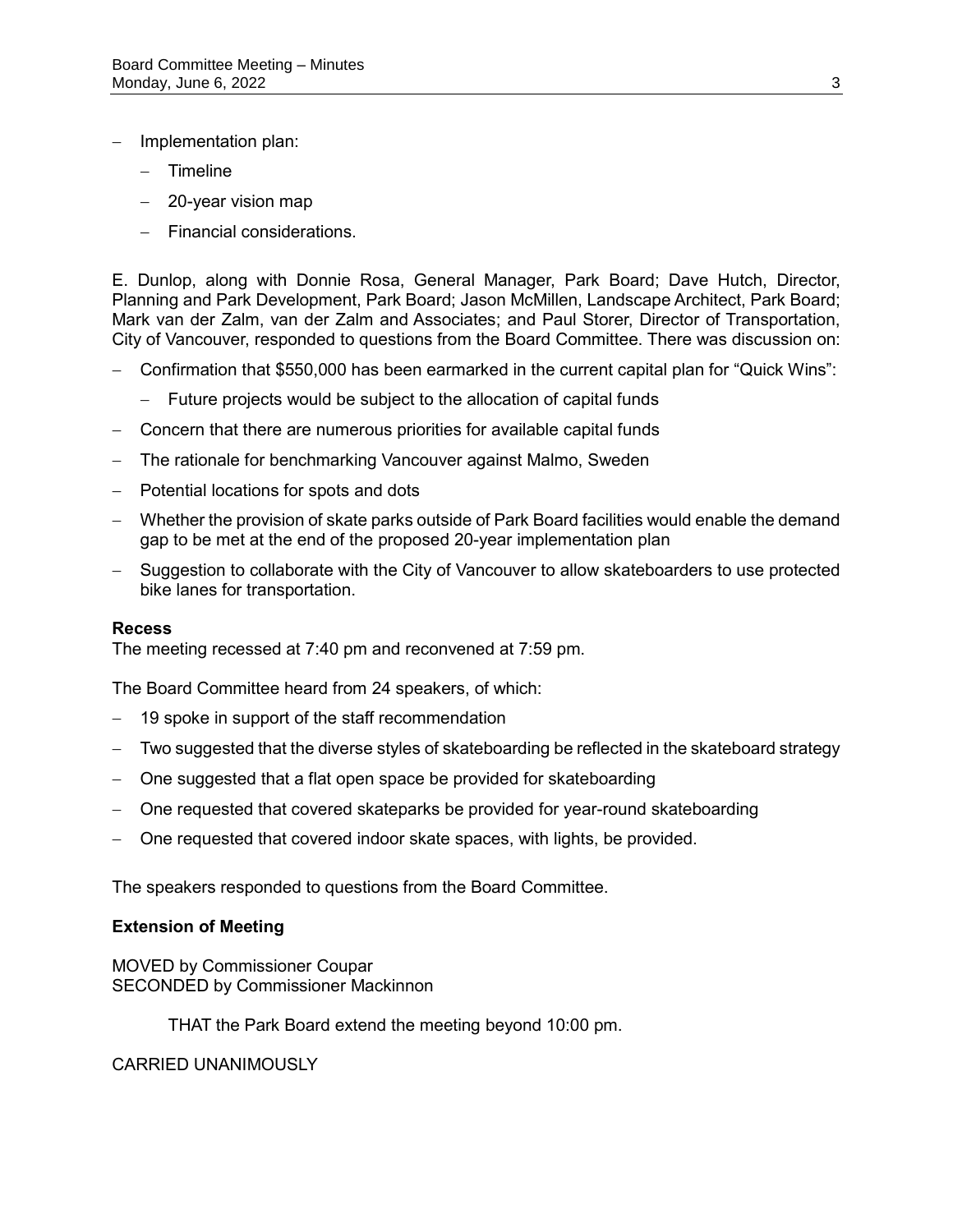### MOVED by Commissioner Mackinnon SECONDED by Commissioner Dumont

THAT the Board Committee recommend to the Board:

- A. THAT the Vancouver Park Board adopt the "Skateboard Amenities Strategy (CitySkate)," as outlined in this report and attached as Appendix A, to guide the planning and implementation for skateboard and small-wheeled sport amenities in Vancouver; and
- B. THAT the Vancouver Park Board approve the "Quick Wins" identified in this report.

## CARRIED UNANIMOUSLY

## **Recess**

The meeting recessed at 10:27 pm and reconvened at 10:45 pm.

## **2. REPORT: Name for New Park at Smithe and Richards – Host Nations Engagement Process**

Julia Hulbert, Arts and Culture Planner II, Park Board, led the review of a presentation on the engagement with host Nations regarding the naming of the new park at Smithe and Richards Streets and highlighted:

- The Park Board's commitment to reconciliation
- Host Nations park naming process and engagement principles
- Key findings of the pilot Indigenous Park Naming Process
- Cultural programming planned for the new park
- The name will be officially gifted through an Indigenous naming ceremony on June 17, 2022
- Next steps.

J. Hulbert, along with Rena Soutar, Manager, Decolonization, Arts and Culture, Park Board, responded to questions from the Board Committee. There was discussion on:

- Whether the Park Board will be reciprocating for the gift of the name from the Host Nations
- The intention to utilize the lessons learned from the Interim Indigenous Park Naming process to inform the implementation of a future process to restore Indigenous place names to parks.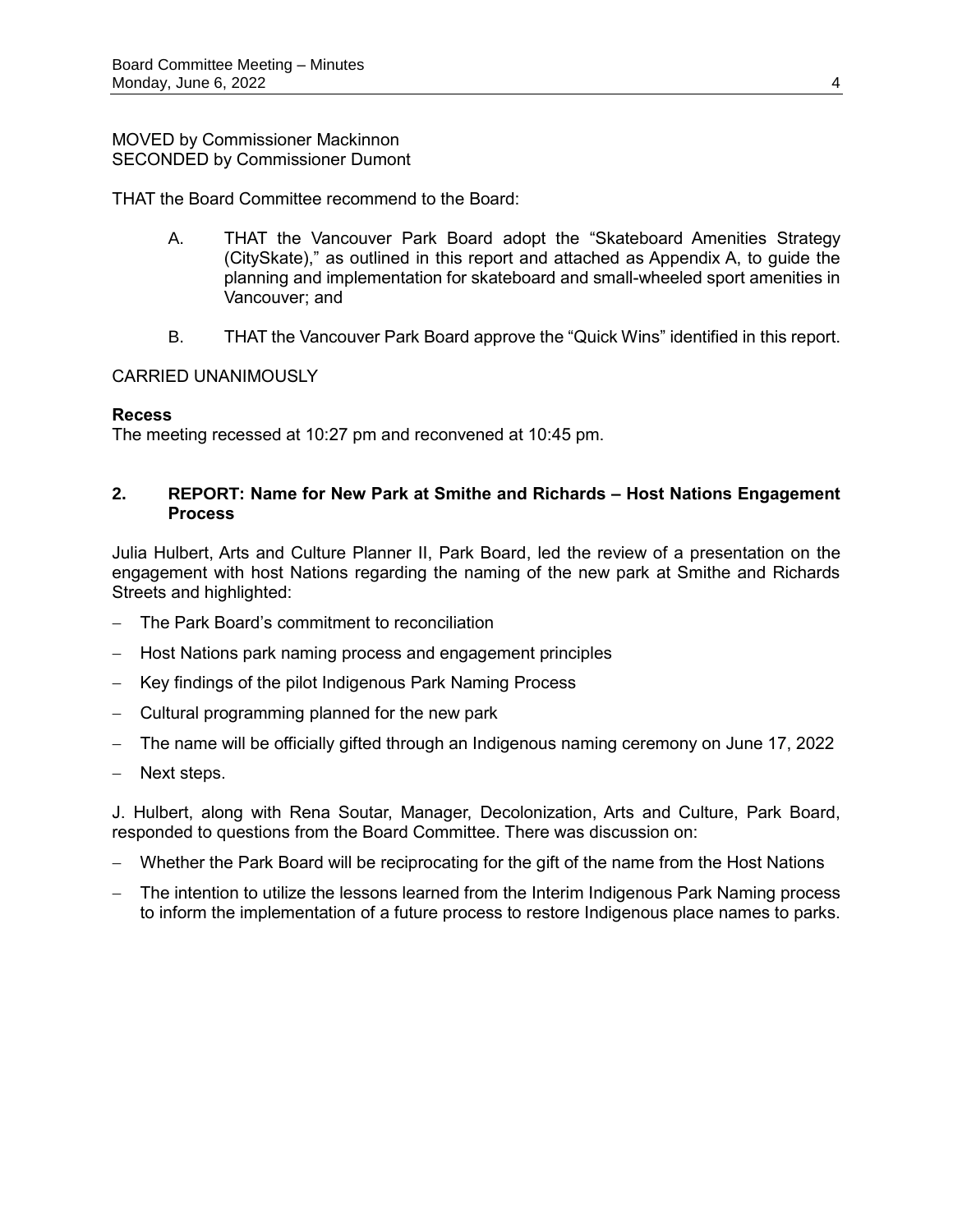MOVED by Commissioner Coupar SECONDED by Commissioner Dumont

THAT the Board Committee recommend to the Board:

- A. THAT the Vancouver Park Board approve the plan to receive a gifted name from the Musqueam, Squamish, and Tsleil-Waututh Nations for the new downtown park located at Smithe and Richards Streets, to be formally presented at a special naming ceremony to be held at the park on Friday, June 17, 2022; and
- B. THAT the Vancouver Park Board receive the update on the park naming process review and endorse the Interim Park Naming Process, as outlined in this report.

CARRIED UNANIMOUSLY

The Board Committee adjourned at 11:28 pm.

\* \* \* \* \*

General Manager **Chair** Chair

 $\mathcal{L}_\text{max}$  , and the contract of the contract of the contract of the contract of the contract of the contract of the contract of the contract of the contract of the contract of the contract of the contract of the contr **Donnie Rosa** Commissioner Camil Dumont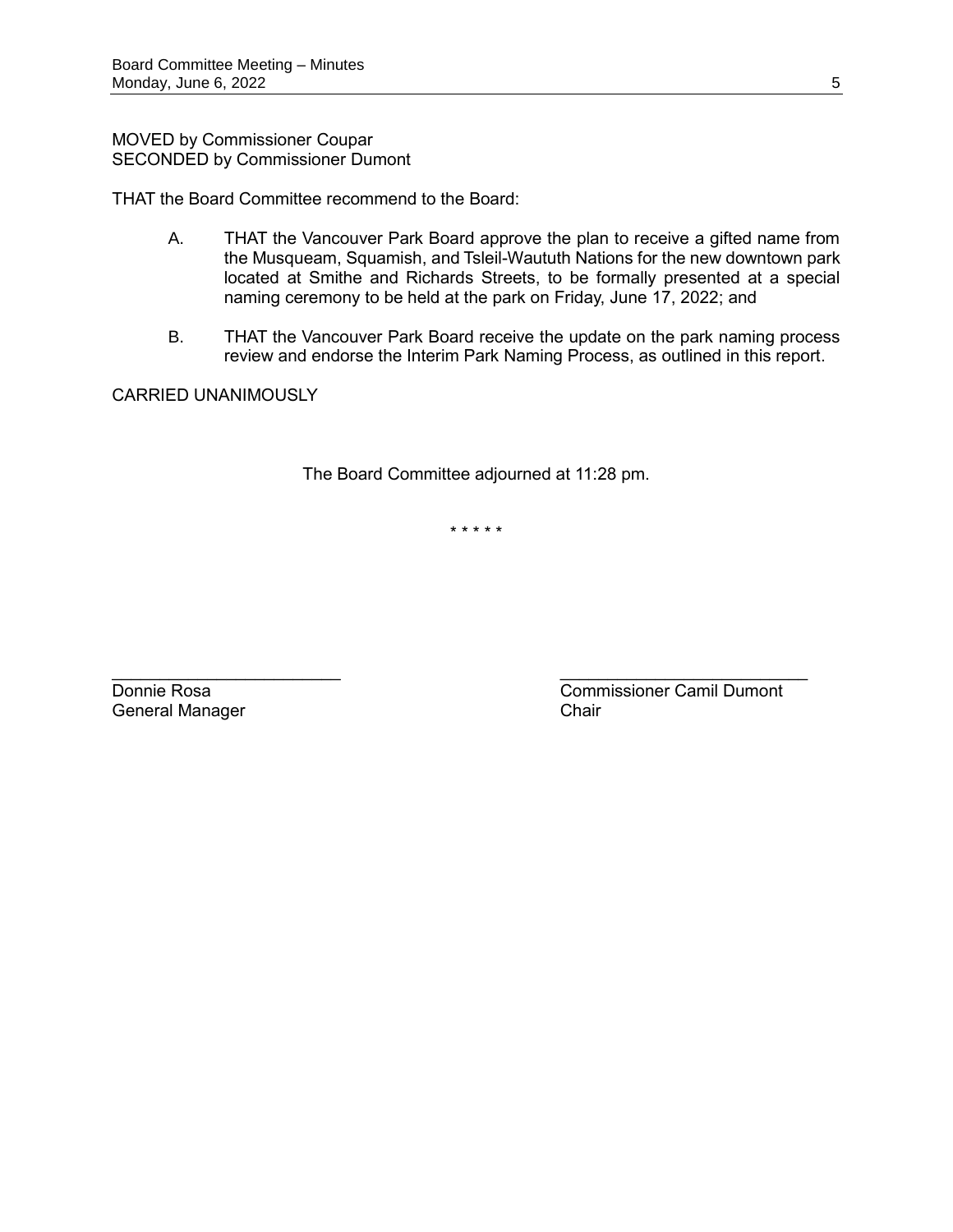

## **REGULAR BOARD MEETING MEETING MINUTES**

# **JUNE 7, 2022**

The Regular Park Board meeting was held on Tuesday, June 7, 2022, at 7:03 pm, via videoconference and at the Park Board Office.

| <b>PRESENT:</b>                            | <b>Commissioner Tricia Barker</b><br><b>Commissioner John Coupar</b><br><b>Commissioner Camil Dumont</b><br>Commissioner Gwen Giesbrecht, Vice-Chair<br>Commissioner John Irwin<br>Commissioner Stuart Mackinnon, Chair |
|--------------------------------------------|-------------------------------------------------------------------------------------------------------------------------------------------------------------------------------------------------------------------------|
| <b>ABSENT:</b>                             | <b>Commissioner Dave Demers</b>                                                                                                                                                                                         |
| <b>GENERAL MANAGER'S</b><br><b>OFFICE:</b> | Donnie Rosa, General Manager<br>Cheryl Chan, Manager, Executive Office and Board Relations<br>Carol Lee, Meeting Clerk<br>Jessica Kulchyski, Board Support and Meeting Assistant                                        |

## **ACKNOWLEDGEMENT**

The Chair acknowledged that the meeting is taking place on the traditional territory of the Musqueam, Squamish and Tsleil-Waututh First Nations. The meeting is being held on the land respectfully and with honour to each other, the land and the communities that the Commissioners serve. The Chair invited Commissioners to join him in committing to actions of reconciliation in their deliberations and decisions.

## **IN CAMERA**

#### **1. In Camera Meeting**

MOVED by Commissioner Irwin SECONDED by Commissioner Giesbrecht

> THAT the Board will go into meetings next month/prior to the next Regular Board Meeting, which are closed to the public, pursuant to Section 165.2(1) of the *Vancouver Charter*, to discuss matters related to paragraphs:

- (j) information that is prohibited, or information that if it were presented in a document would be prohibited, from disclosure under section 21 [disclosure harmful to business interests of a third party] of the *Freedom of Information and Protection of Privacy Act;* and
- (k) negotiations and related discussions respecting the proposed provision of an activity, work or facility that are at their preliminary stages and that, in the view of the Board, could reasonably be expected to harm the interests of the City and Park Board if they were held in public.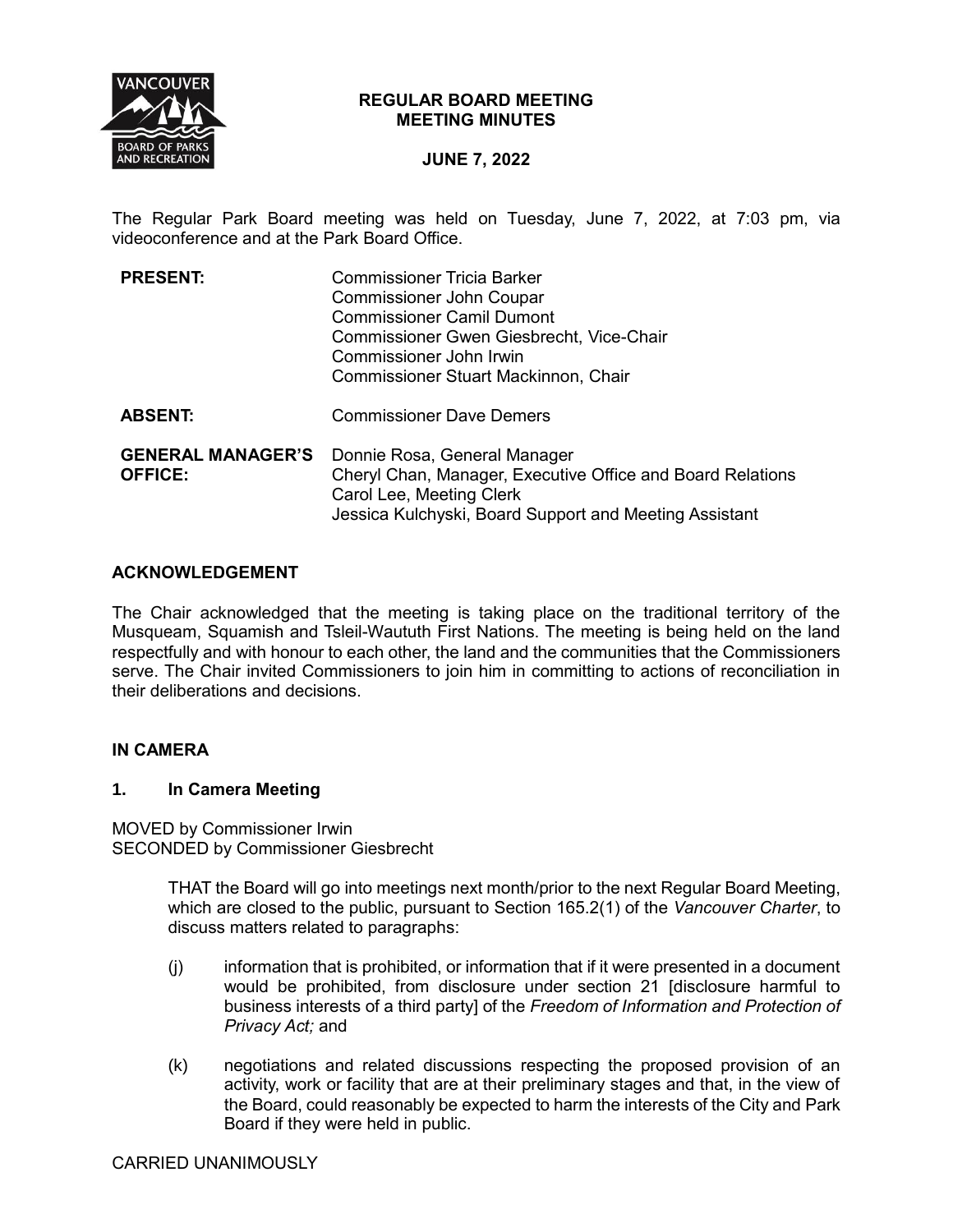## **ADOPTION OF MINUTES**

#### **1. Regular Board Meeting – May 17, 2022**

MOVED by Commissioner Coupar SECONDED by Commissioner Giesbrecht

THAT the Park Board minutes of the May 17, 2022 meeting be adopted as circulated.

CARRIED UNANIMOUSLY

## **ANNOUNCEMENT**

Commissioner Coupar acknowledged the recent passing of Joe Segal and offered condolences to his family and friends.

## **CHAIR'S REPORT**

Chair Mackinnon highlighted the participation of Park Board Commissioners at official Park Board events since the May 17, 2022 Board meeting:

- Commissioner Mackinnon attended the special announcement of \$25 million in federal and provincial funding for the Invictus Games 2025 that will be held in Vancouver and Whistler, BC
- Commissioners Barker, Coupar, Giesbrecht and Irwin attended the 2022 Awards of Excellence ceremony where Yosef Wosk was honoured with the Freedom of the City award
- Commissioner Mackinnon spoke at the Arts and Health: Healthy Aging Through the Arts gathering, a Seniors' Week event
- Commissioner Mackinnon spoke at the BC Library Trustees Association (BCLTA) Gathering: Governance and Relationship Building where participants were informed about the priorities of municipal, regional and First Nations governance and operations
- Commissioners Barker, Coupar and Irwin attended, and Commissioner Giesbrecht spoke at the construction of a floating ecosystem of local plants at Trout Lake in John Hendry Park
- Commissioners Barker and Giesbrecht attended, and Commissioners Coupar and Mackinnon spoke at the event at Queen Elizabeth Park to commemorate the legacy of Grace McCarthy.

## **COMMUNICATIONS**

The Board was advised that from May 17, 2022 to 3:00 pm on June 6, 2022, the following emails were received via the [PBCommissioners@vancouver.ca](mailto:PBCommissioners@vancouver.ca) account and the Contact Park Board [Commissioners](https://vancouver.ca/your-government/contact-park-board.aspx) webform with respect to:

- Draft 2023–2026 Capital Plan Preliminary Engagement Findings Parks and Rec
	- One related to the Mount Pleasant Outdoor Pool.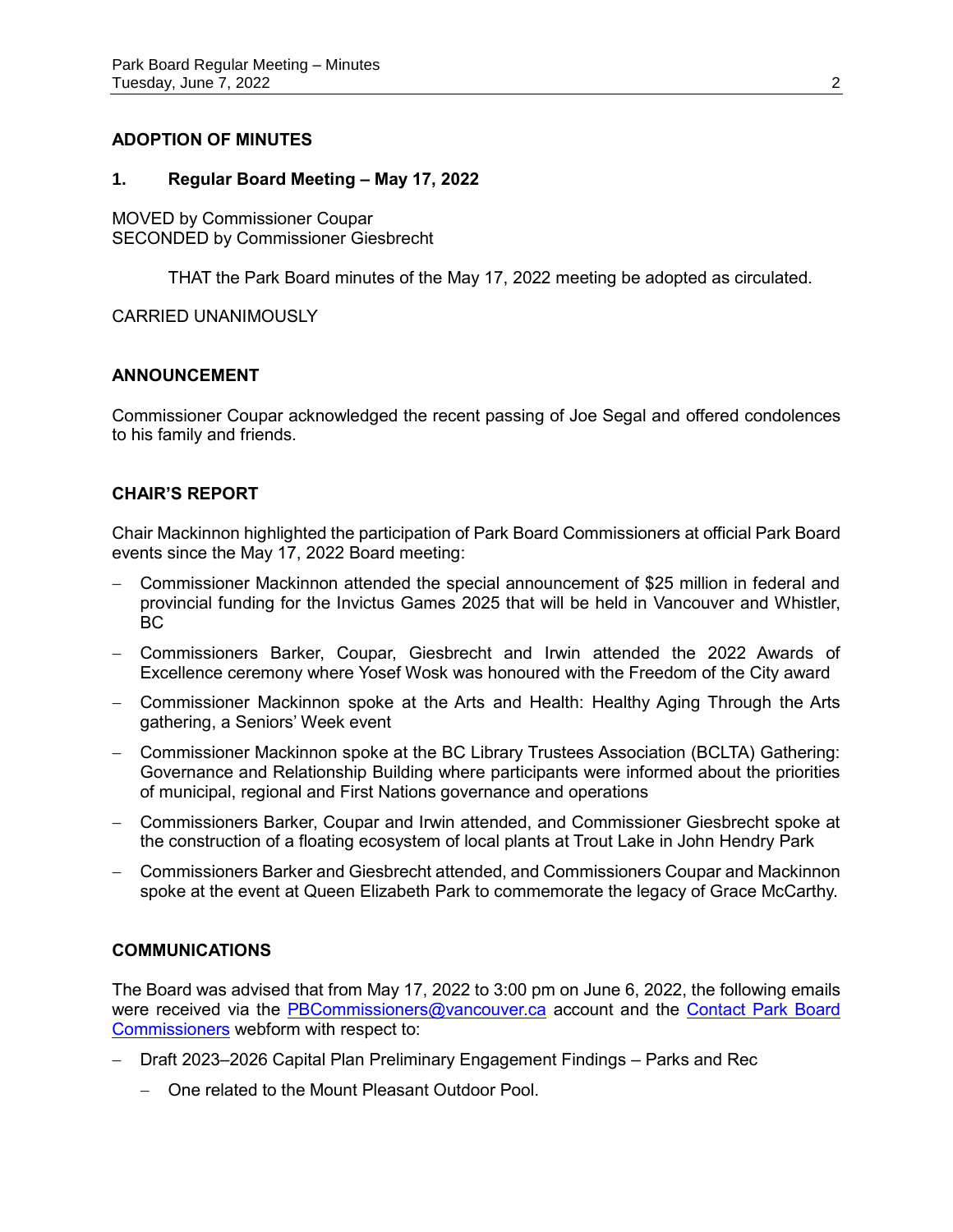## **BOARD COMMITTEE REPORT**

## **1. Report of the Board Committee – June 6, 2022**

The Board considered the report containing recommendations and actions taken by the Board Committee. Its items of business included:

- 1. REPORT: Skateboard Amenities Strategy (CitySkate)
- 2. REPORT: Name for New Park at Smithe and Richards Host Nations Engagement Process.

MOVED by Commissioner Giesbrecht SECONDED by Commissioner Coupar

> THAT the Board approve the recommendations and actions taken by the Board Committee at its meeting of June 6, 2022, as contained in items 1 and 2.

CARRIED UNANIMOUSLY

## **STAFF REPORTS**

## **1. Draft 2023–2026 Capital Plan Preliminary Engagement Findings – Parks and Rec**

Donnie Rosa, General Manager, Park Board, introduced the following City of Vancouver representatives:

- Paul Mochrie, City Manager
- Patrice Impey, Chief Financial Officer and General Manager of Finance, Risk, and Supply Chain Management.

P. Mochrie provided comments on the City-led capital planning process:

- Necessity to undertake a prioritization process to develop the recommendation to Council as the capital funding needs identified exceed the financial capacity of the City
- The Capital Plan will be reassessed at the mid-point of the plan.

Erin Embley, Manager of Strategic Initiatives, Park Board, and Amanda Gibbs, Manager of Engagement, Park Board, jointly led the review of a presentation on the draft 2023–2026 Capital Plan and preliminary engagement findings and highlighted:

- The Park Board's commitment to reconciliation
- Park Board's capital planning process, timeline and service areas
- Trends and events affecting capital investments
- Policies directing capital investments
- Guidance to prioritize capital planning
- Flexibility in Capital Plan allocations
- Draft 2023–2026 Capital Plan allocation = \$504 million:
	- Draft Parks and Open Spaces allocation = \$208.2 million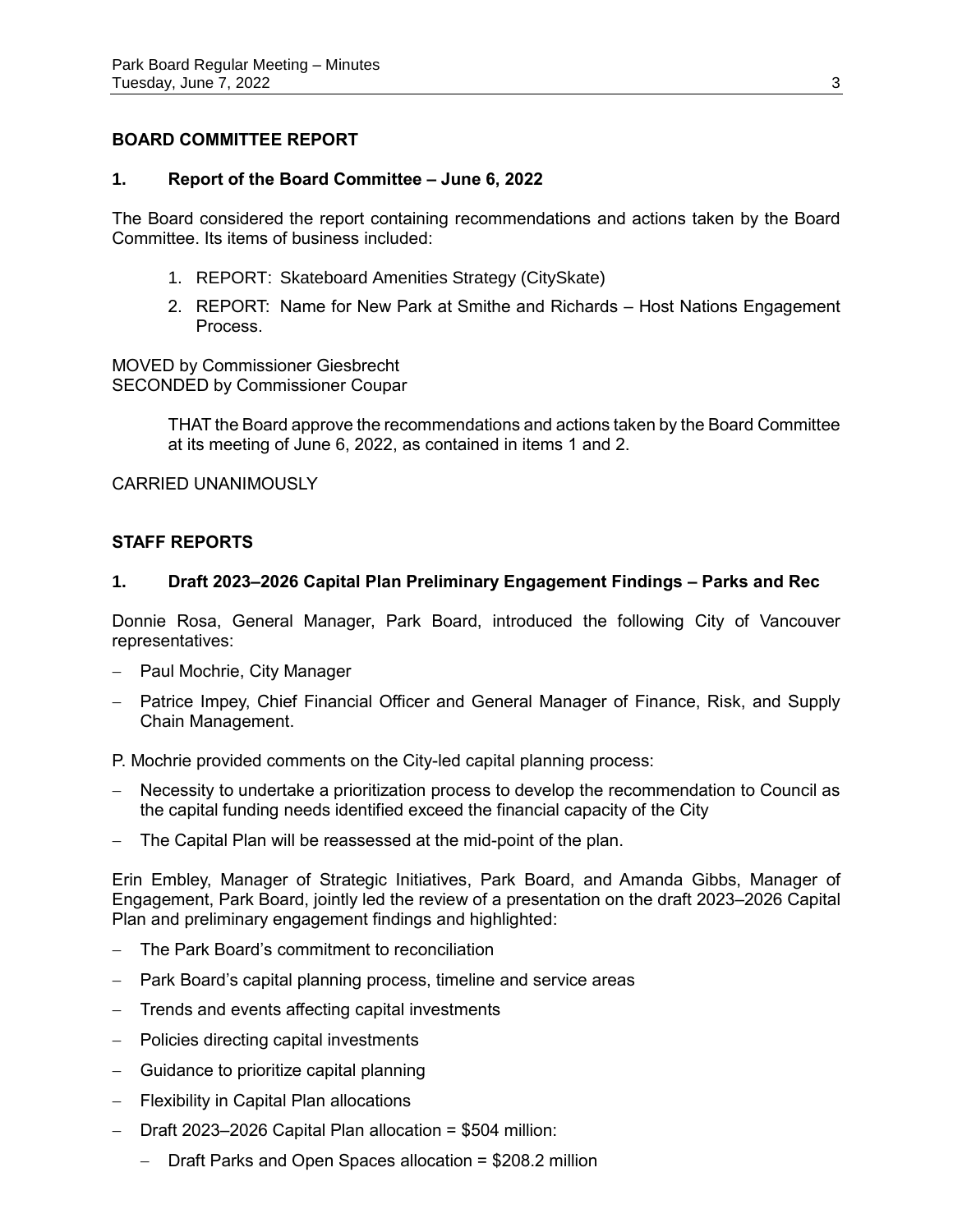- $-$  Park Land Acquisition allocation = \$22.5 million
- Urban Forest and Natural Areas allocation = \$13.4 million
- Seawall and Waterfront allocation = 15.5 million
- $-$  Park Amenities allocation = \$107.1 million
- $-$  Decolonization, Arts and Culture allocation = \$1.0 million
- $-$  Buildings, Infrastructure and Vehicles allocation = \$48.8 million
- Recreation Facilities allocation = \$294.0 million, inclusive of in-kind values
- $-$  Service Yards allocation = \$8.0 million
- Council motions regarding Park Board assets passed on April 26, 2022
- Public input:
	- $-$  Early themes
	- Public engagement methods and events
	- Shape Your City results
- Next steps.

E. Embley, A Gibbs and P. Mochrie, along with Dave Hutch, Director, Planning and Park Development, Park Board; Donnie Rosa, General Manager, Park Board; and Amit Gandha, Director, Parks, Park Board, responded to questions from the Board. There was discussion on:

- Confirmation that funding has not been allocated in the 2023–2026 Capital Plan for the replacement of the False Creek deck
- Concern with the selected publication of information regarding opposition to the Mt. Pleasant Pool
- Discussions with the provincial government regarding restrictions on the allocation of development-related charges for infrastructure renewal
- The efforts made to engage seniors who are not comfortable with the use of technology and social media
- The relationship between the Queen Elizabeth Park Master Plan, Queen Elizabeth Service Yard and the 2023–2026 Capital Plan
- The ability of the Park Board to reallocate funds within the approved 2023–2026 Capital Plan to respond to emergent needs and priorities
- Discussions with Real Estate and Facilities Management (REFM) regarding the timing of the repair of the Kitsilano Pool
- Request that consideration be given to exempt the water features in destination parks from potable water conservation requirements
- Request for information on the funding allocated to replace the greenhouses at Sunset Nursery and to enable the Park Board to grow trees within its system
- Funding provided in the 2023–2026 Capital Plan for public washrooms in Park Board facilities
- Whether capital funding is available to address sea level rise and flooding along the Fraser River.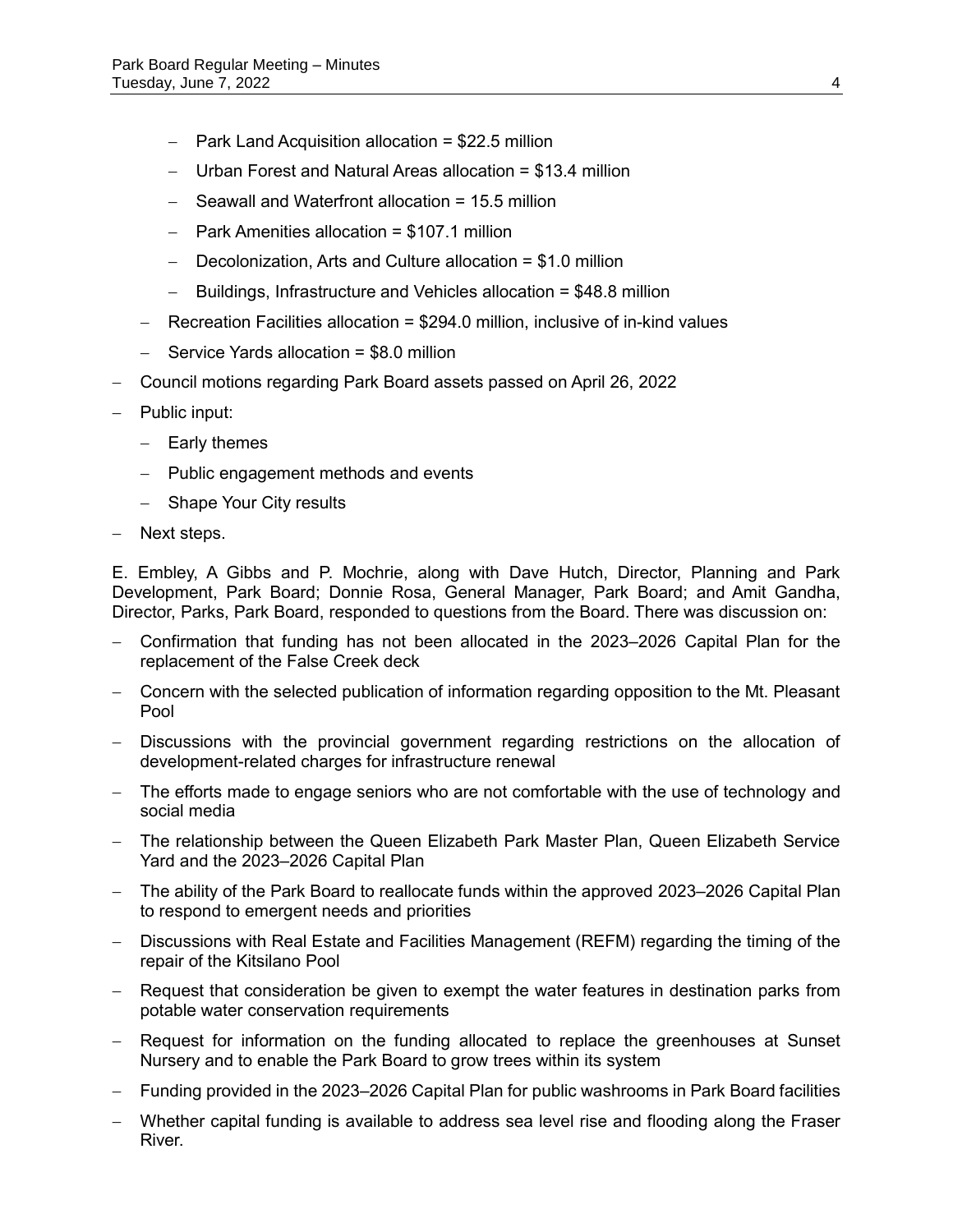# **2. General Manager's Report**

Members of the Park Board Leadership Team presented the General Manager's Report and highlighted:

- Recent and upcoming events at Bloedel Conservatory and VanDusen Botanical Garden to celebrate the spring gardening season
- Retirement of Alex Downie, Manager of Park Operations
- An Invitation to Tender (ITT) will be issued in early June 2022 to identify suppliers for the construction of South Kinross Park
- Upcoming Council business related to or impacting parks and recreation:
	- Report on Developing Application and Permitting Modernization Task Force Report Back on Design Guidelines and Protection of Trees By-Law Policies on June 7, 2022
	- Referral report on the East Fraser Lands Waterfront Precinct on June 7, 2022
	- Report on the Sites for 2022 Alcohol Consumption in Public Plazas Program on June 8, 2022
	- Report on Making Strides: Vancouver's Childcare Strategy
	- Decision on the Broadway Plan on June 9, 2022
	- Consideration of rezoning of 1406–1410 East King Edward Avenue at the June 14, 2022 Public Hearing
- Board briefing memos and emails issued from May 17 to June 6, 2022.

Steve Kellock, Director, Recreation, Park Board, responded to a question from the Board regarding actions that will be taken by the Park Board to support the community during future heat events.

#### **Recess**

The meeting recessed at 8:55 pm and reconvened at 9:06 pm.

#### **MEMBERS' MOTIONS**

## **1. Renaming Pioneer Place (Pigeon Park) to Peoples' Park**

Commissioner Irwin introduced the motion and responded to questions from the Board.

#### **Main Motion**

MOVED by Commissioner Irwin SECONDED by Commissioner Mackinnon

- 1. The small park or civic square known as Pigeon Park, located at West Hastings Street and Carrall Street in the Downtown Eastside, is an important gathering place for people in the neighbourhood;
- 2. The park has recently been improved, with the refurbishing and ceremonial unveiling of the Survivor's Totem pole in the park on November 5, 2021; and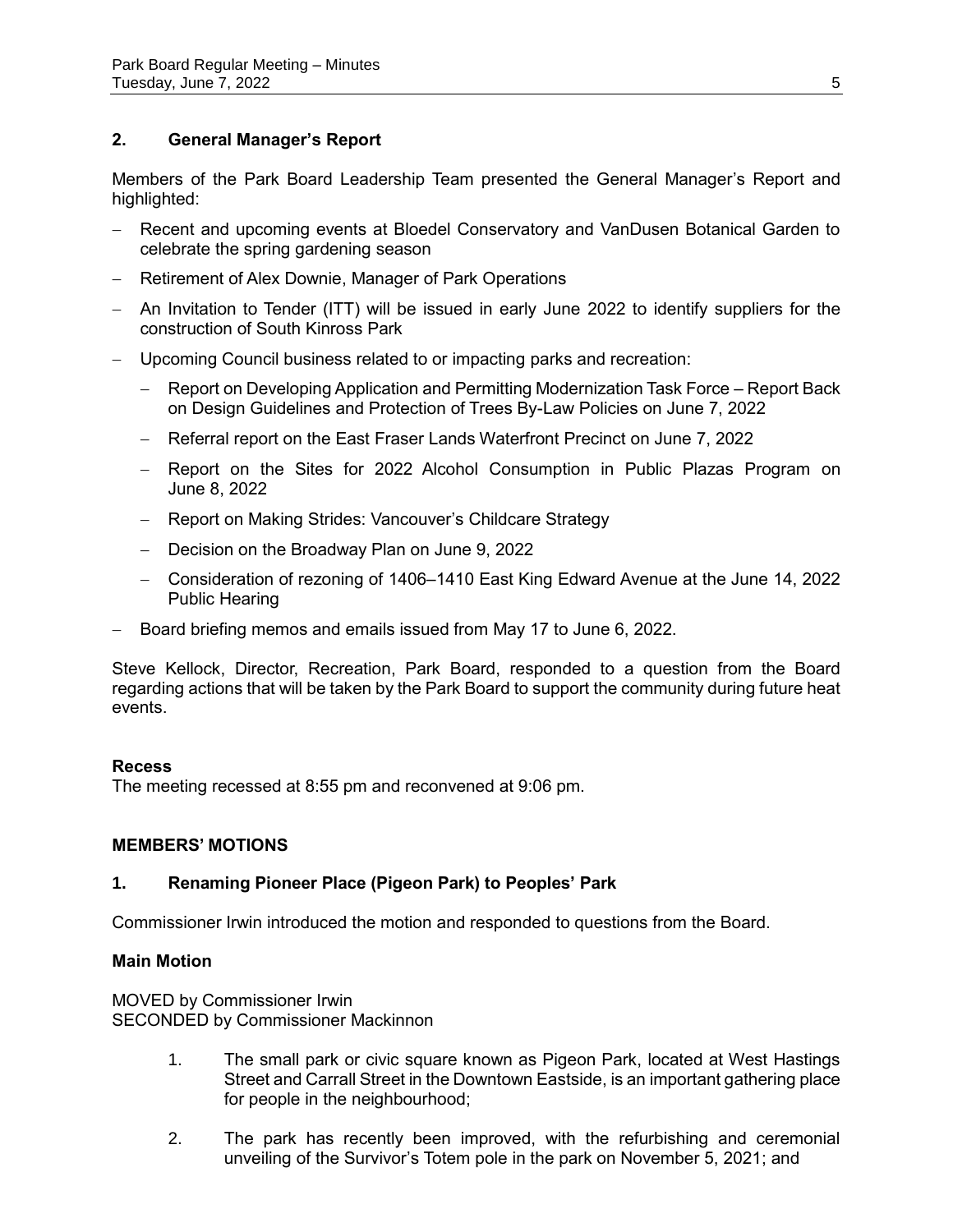3. The recognition of survivors of both residential schools and conditions that indigenous peoples have faced is a significant part of reconciliation.

THEREFORE BE IT RESOLVED:

- A. THAT the Vancouver Park Board explore the feasibility of changing the name of Pioneer Place (Pigeon Park) to "Peoples' Park"; and
- B. FURTHER THAT this work be considered a priority action for the Commemoration Framework to be implemented once the Framework is complete.

## **Amendment to the Main Motion**

MOVED by Commissioner Giesbrecht SECONDED by Commissioner Dumont

THAT Item A be amended to read:

A. THAT the Vancouver Park Board explore the feasibility of changing the name of Pioneer Place (Pigeon Park).

CARRIED UNANIMOUSLY

#### **Question on the Main Motion, as Amended**

THEREFORE BE IT RESOLVED:

- A. THAT the Vancouver Park Board explore the feasibility of changing the name of Pioneer Place (Pigeon Park); and
- B. FURTHER THAT this work be considered a priority action for the Commemoration Framework to be implemented once the Framework is complete.

CARRIED UNANIMOUSLY

## **NOTICE OF MEMBERS' MOTIONS**

#### **1. Accessible and Inclusive Design Guidelines for Playgrounds**

Commissioner Irwin gave notice of motion on the following:

THEREFORE BE IT RESOLVED THAT the Vancouver Park Board direct staff to work with the Persons with Disabilities Advisory Committee to develop accessible and inclusive design guidelines for new and renewed playgrounds to provide play opportunities for people with mobility, auditory, visual, and sensory needs.